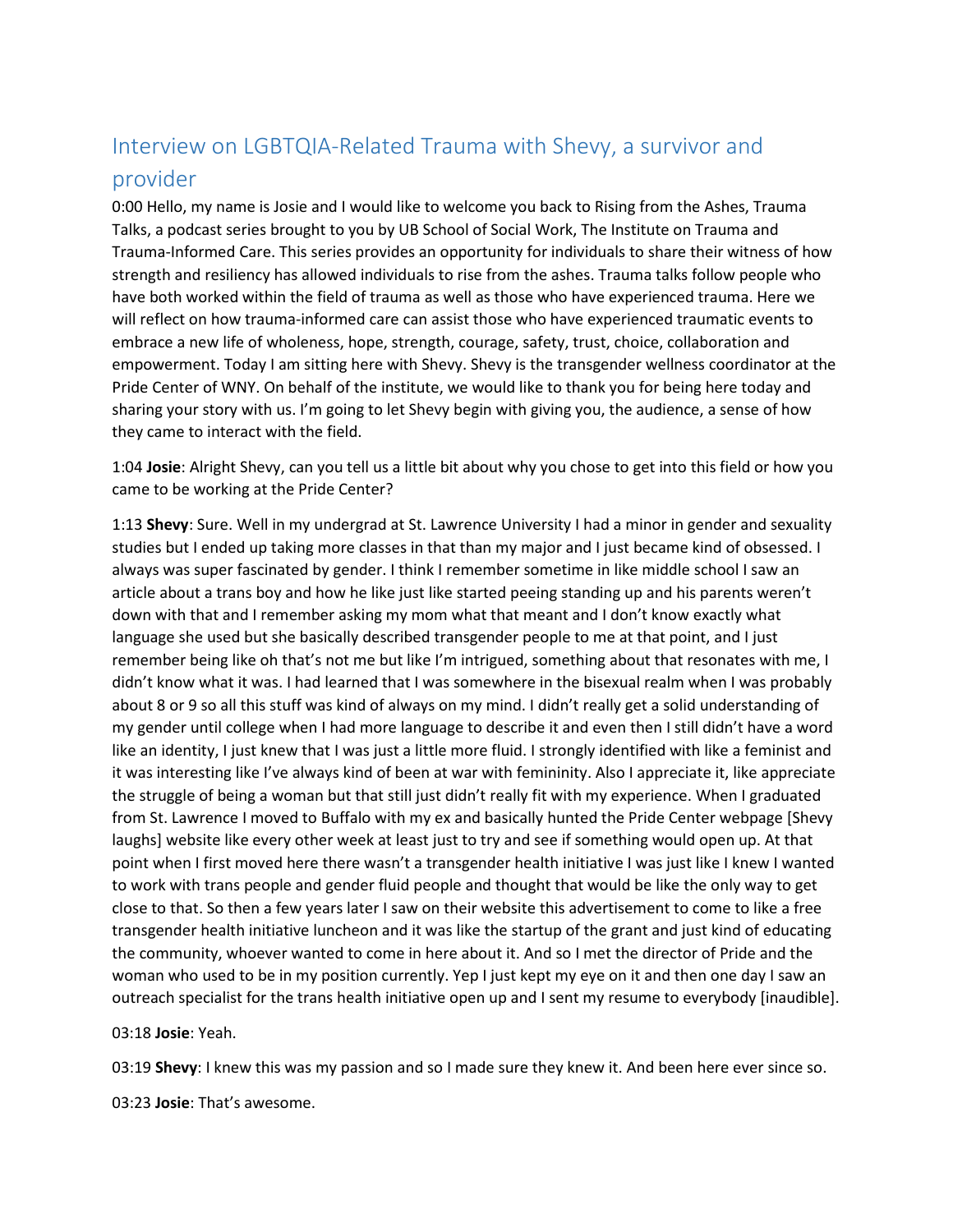#### 03:24 **Shevy**: Yeah.

03:25 **Josie**: So can you tell us a little bit then like what you do day to day in terms of like your role as the, as a transgender health specialist?

03:32 **Shevy**: Sure, I used to be like I said an outreach specialist and that's because when we first started the grant we didn't know where the community was, we didn't know where to find the community, and we didn't have any trust built within the community so a lot of it was just being a consistent presence in LGBT queer spaces. So we would go to the gay bars or to LGBT fairs at colleges, whatever seemed like appropriate. Go to drag shows and pass out condoms. Really anything to just, this is the THI team, you know, just let the community know we're here, we have services to offer, we are funded by the AIDS Institute so we really have emphasis on sexual health but we really want to get most people connected to whatever they need. We just were consistent. In that first year, I think I did outreach in like over 300 places and made a pretty good network of providers and service providers. About six months in our old coordinator, Sally Hearn, left and I went for the position and then I began as Trans Wellness Coordinator and we changed the titles to Wellness Specialist and Wellness Coordinator because we learned over the few years that it wasn't just like, even though that's what we're funded to do, sexual health, there's so many needs and there's so much going on that we're really more about holistic health and wellness of trans people and just trying to get people connected to mental health and medical and, you know, hormones and support groups and. So basically we do lots of different stuff. I help facilitate the trans generation support group. I'm usually the main facilitator but I say that because sometimes we have, um, community members help out or guest speakers. You know, I have community members help me out with the group, agreements and stuff like that. I would love to have somebody be a full-time facilitator. I haven't found somebody who is super interested in that yet. But it is a really old group, it's been running about, I think 10 years and so it was run completely by the community before the Pride Center kind of took it under our wing. So I've been facilitating that for the four years I've been here and weird, it's this week is my anniversary, 4 year anniversary.

## 05:30 **Josie**: Yeah, nice!

05:31 **Shevy**: That's kind of been a feeder to the program but really it's mostly word of mouth and, you know, all the plans that we've had and connections and resources who are sharing us with their friends and other mental health providers and medical providers know about us so sometimes we get referrals that way. I didn't know, like, there would be so much to this job, you know, I thought I was just going to be doing sexual health education and one-on-one stuff which I still do but now I'm super involved in policy with helping the Buffalo Public Schools with their gender identity policy. I have had the opportunity to be a panelist and go to all these conferences and learn about harm reduction. It's just been, I knew I would be endlessly fascinated but it's just, then there's always something new to learn. Even within the LGBT community we don't know everything there is to know about trans people so that's cool to always kind of be humbled and learning new identities and new ways people express themselves and seeing the language of all. I just love being involved in all of that.

06:25 **Josie**: It sounds like really multifaceted and also like just constantly evolving.

06:29 **Shevy**: Yeah.

06:30 **Josie**: And changing.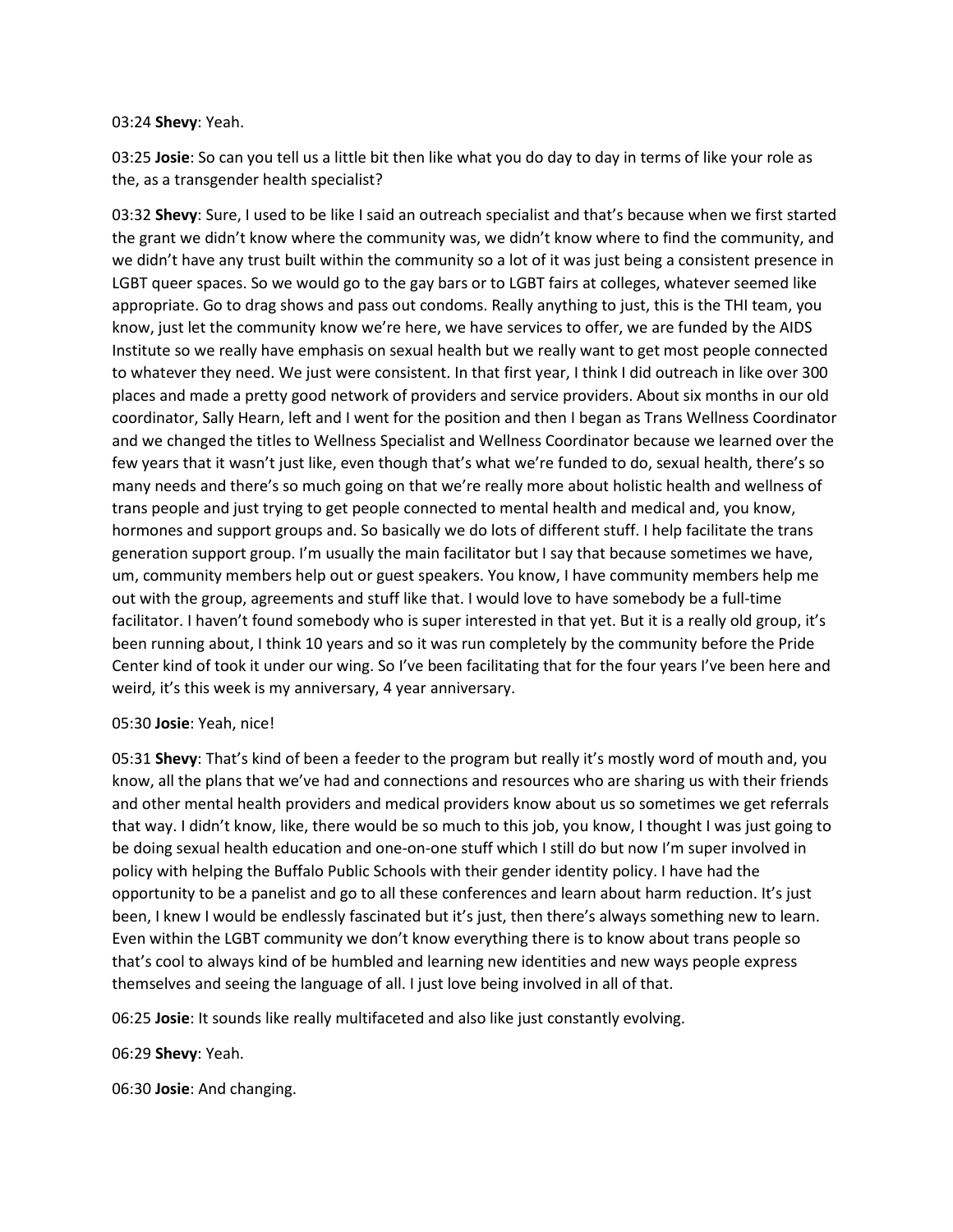06:31 **Shevy**: And we have our trans wellness conference coming up in November. It's a free two day fair. And this is the first year we have all transgender nonconforming speakers so that's really exciting. And this is our fifth consecutive one so I'm pretty excited about that.

06:43 **Josie**: That's awesome. Is that here in Buffalo?

06:45 **Shevy**: Yes, um Evergreen has a community space called The Commons just right around the block and it's like a beautiful old church they remodeled and so we have it there.

06:53 **Josie**: I'm wondering if you can like just speak maybe a little bit to like some of the experiences. I know it has to be like a super vast array of experiences that people bring with them, you know, when they enter into services here and like interact with you but I'm wondering if you can just speak a little bit to some of the trauma and experiences that those individuals bring when they come to the Pride Center.

07:17 **Shevy**: A really huge thing is that trans people are just so unfortunately used to being discriminated against and harassed and even just unintentionally made to feel not human.

07:28 **Josie**: Mm-hmm.

07:29 **Shevy**: And it's hard to imagine like unintentional dehumanization but it does, it's just like there's so many people that just don't believe trans people exist. There have been a lot of amazing studies supporting us. The one that we always fall back on is the National Center for Trans Equality. They had a survey in 2011. I think the next one's coming up this year so we'll have some more recent data. I think there was a sample of close to 7,000 trans folks and overwhelmingly they all report, that this, they just don't even go to providers for fear of discrimination and then there's this other huge portion that just when they do seek services face discrimination once they get there whether that is like have a doctor who you've heard a lot of great things about and you know you're on the waiting list to get there. You do all the hurdles and then the administrative assistant will call you by your legal name or not respect your pronouns and then you walk out and you kind of start from scratch. Or maybe you just avoid going to medical providers all together because they're so stigmatizing and where it should be addressed immediately as within medical schools because I just, it's not part of everybody's mandatory training as I understand it because there's just no doctors willing to be trans specialists. And I don't know what that is, I feel like that's just, that's a curriculum issue. Because just like we have to learn how to serve people with, of different sexualities, even though they are a minority and they aren't everybody, then we have to also know how to serve people of different gender identities and so I see that as the biggest shortcoming that doctors just. I don't know if it's that they're not willing to learn because I just think it's not being advocated for in medical school or something of that nature.

## 09:04 **Josie**: Right.

09:05 **Shevy**: I do cultural competency trainings and wherever people want us to come and get involved we try to do that. But it's hard. We're 1 center and we can't train everybody and there's not a lot of people who feel competent in these issues. And there really is no way to be 100% culturally competent in these issues because they're literally changing every day. This sphere of the providers, this, all these other barriers in terms of support because once you come out you are at risk for losing your family and your friends, your financial stability, maybe even your job. Maybe you postpone transition for years because of a job or because of a relationship. So we see a lot of denying your identity on a constant basis and then kind of internalizing that. What does that mean that I am not being who I really want to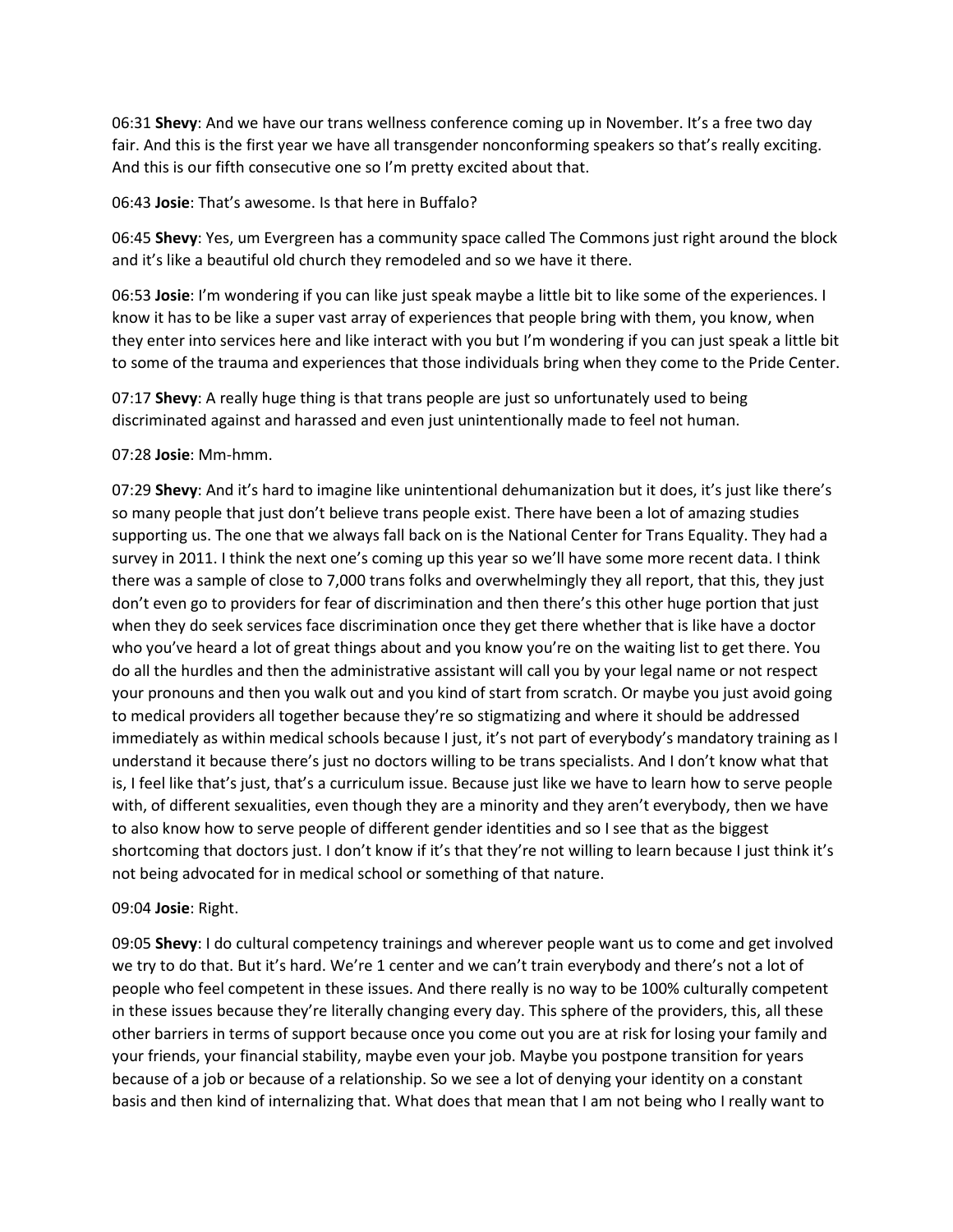be? Or now that I am who I really want to be and people aren't affirming me or validating me like what does that mean? So I see this, I see a lot of hopelessness and what I really like to focus on is empowerment and self-advocacy and validation. There's so many people that walk in this office and ask like am I crazy here, you know, is this normal, and it's like yes, like you are totally entitled to explore any part of your identity whether it's your gender, whether it's your religion, whether it's whatever. Like you are free to be you and so what I see is just that trans people are faced with so much bad vibes that it's just hard to not internalize that and be and live that. So I wish I had funding for mental health because that is where I just see the most needed support. So many mental health providers don't really feel comfortable in these issues either so, you know, I do one-on-one with them trainings but it's just there's so much work that needs to be done as we can see in the media. There's just so much backlash to any kind of policy around affording trans people rights that cisgender people have had forever. It's just really distressing, you know. You got to just focus on the present and getting them through whatever struggle they're dealing with right now because there's just always going to be more. Like if you, even if you fully transition there just, there's always an element of safety of, the element of disclosure and who to disclose to. If you're going to live out fully all the time or if you will decide to not live out if you pretty consistently perceived as your affirmed gender maybe you like back away from the trans community and then you're isolated as well. If you're this trans person in this cis world and everybody thinks you're cis and treats you that way and you have, you experience isolation that way. I've just seen like incredible need for support; that emotional aspect is just really, really critically important. When people aren't getting treated compassionately in like every facet of their lives like down to where they go to the bathroom really, I see it wear down people. In that same study, 41% of the folks reported attempting or committing suicide at some point in their lives. And that is just, that speaks to the violence in our culture that you feel like there's no other alternative. That's for me the ultimate embodiment of trans phobia in our culture and it's a critical public health issue right now and it's completely being overlooked.

12:07 **Josie**: Yeah it does like seem that way. There's been this evolution that in terms of social like norms, beliefs, and policies have been slow if not completely impervious to really responding to those and it's definitely clearly being {inaudible] and you can see it in those numbers. In, in our conversation so far, I know that I've heard a lot of mention on your part about the trauma-informed care principles, you know, of safety, choice, trust, collaboration, and empowerment. You know those are obviously, like, hugely central to, to trauma-informed care. I've also like really hearing you talk like I'm hearing the very essence of that idea of like trauma-informed care, of not you know, saying what's wrong with you, it's really completely changing that to what has happened and I've heard a lot of like who do you want to be. I know just in the last little bit that you mentioned you talked about safety, you know, in terms of people feeling safe to live out and to be who they truly are so I was wondering you know, if we could talk a little bit more about how in what you do in here at the Pride Center, what are ways that you guys really focus and try to afford safety both like physical safety and emotional safety to you know, the folks that come here for services?

13:23 **Shevy**: So yeah, safety is obviously a primary concern with the population, you know, is used to feeling unsafe so that's like our utmost concern. At least in our support group, you know, we offer a social aspect and a support aspect so like the social one is that we meet at a coffee house and that's like a little intimidating for some people that maybe haven't dressed as themselves out or haven't even met other trans people. So like sometimes I encourage them to come to the, the closed support group that we have here at the Pride Center on the third Thursdays. That's a cool option for people who just don't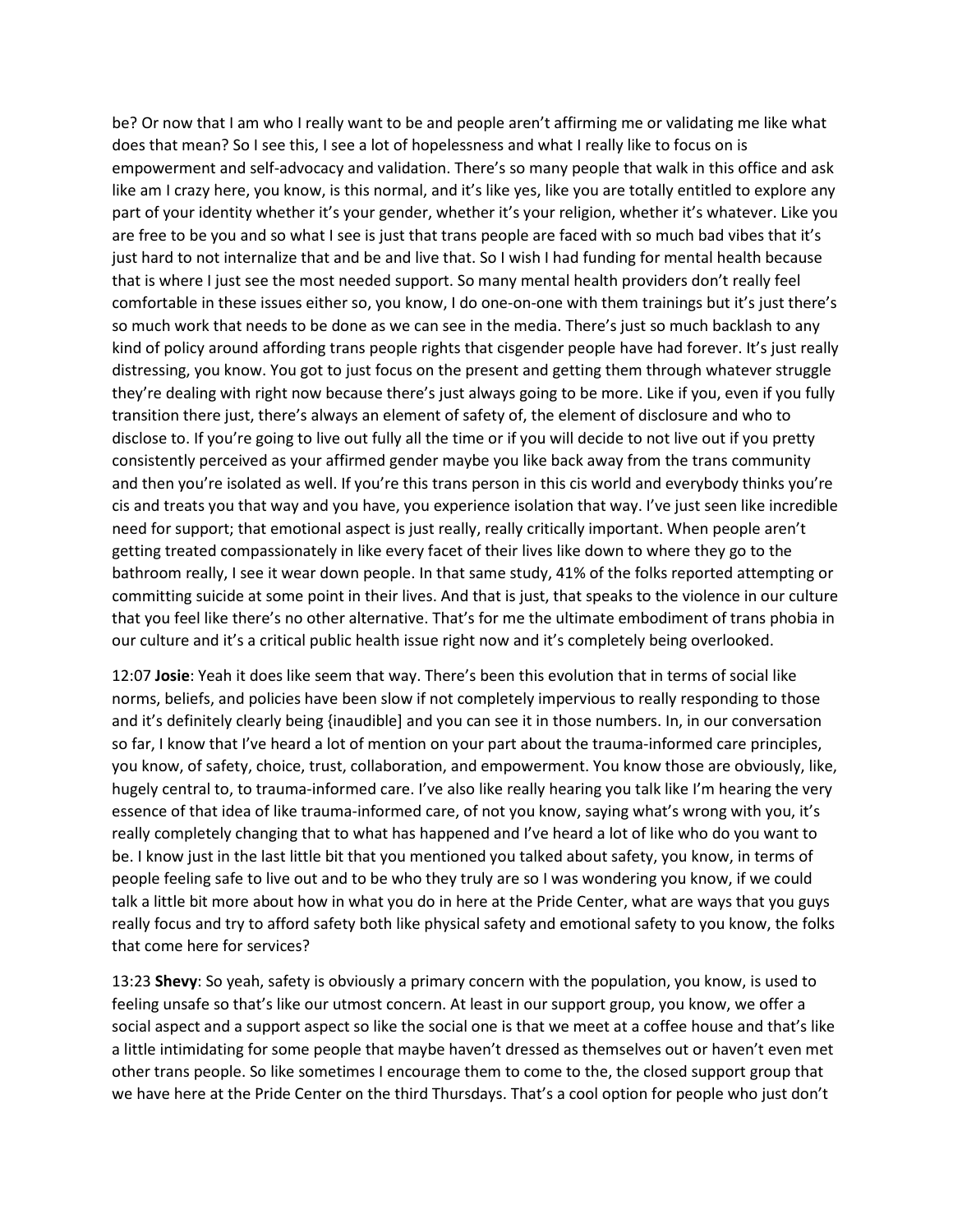feel as safe putting it all out there then. I also have people that are just so anxious about even coming to a group in person. When I found that out I created this secret Facebook group of the, of the support group and that was a really great way to engage people because not only were there trans, a lot of trans people have transportation issues, you know, access to, you know, money or the bus route or whatever it is and so that also took away a barrier so people can have access to everybody in the group basically all the time. There's always people looking at the posts and responding so that's been really cool to see. We tried to have an online chat but it wasn't as successful. We'd only get a couple of people in it at a time so after a few years we didn't do that anymore but just building consistent spaces is what is so needed for people to feel safe. Because there aren't, even though we have like gay bars that's not a trans space and there really aren't trans spaces. We pride ourselves, I pride being a safe house and for instance, I have maybe stored clothes for people who don't feel safe keeping them at their house or if somebody has a special document that they really can't keep around their parents or something maybe I would store that here in a locked place.

14:58 **Josie**: I know that you said that to have like the support group that meets. Do folks like just come to the Pride Center sometimes just to, to be here or to like use like, you know, if they like I don't know need access to a computer or you know, or just need to talk. Is it kind of like an open door policy?

15:13 **Shevy**: We try to never, even if they, all the trans health people are busy with something like our, all of our staff is competent in like dealing with trans issues and trying to, you know, connect people to stuff so like nobody is ever turned away like we'd absolutely always have an open door policy. We don't want to ever turn people away without a resource or without some kind of place they can call or other service. We really harp on that this is a safe place free of discrimination/harassment. The computer lab that we have is really awesome to create access as well because some people don't have internet access or don't feel safe searching things at home so this is a place they can come every day from two to close and just get that access and if they need to like print something for a resume or a job application, something like that, we can help them out with that which is really cool. In terms of sexual health, we do a lot of safety around that so we have lots of free sexual health supplies like condoms, female condoms, dental dam, lube, finger condom, everything you could ever need really. People never have to buy, ever buy that stuff ever because we have like it endlessly.

## 16:14 **Josie**: Right.

16:15 **Shevy**: And then I've done some one-on-one kind of safety planning so maybe we would craft a coming out plan or what happens when and if your family decides that you can't stay there after you come out. So maybe we plan out what you need to bring with you in terms of important legal documents or just supplies or what you might need to get, you know, to the next step. We also sometimes I'll go with people to apply for benefits because that's a really scary process. There's not a lot of training, as you can imagine, down at DSS with trans issues so it always help to have one of us as an advocate there like yes we realize this is the legal name but we really, I'm here as an advocate from The Pride Center and this is how you address this person and this is, these are the pronouns they use and sometimes that's all it takes to get people to respect and that's really sad that we have to do that and intervene in that way but that's just a nice service we offer too. I've also, you know, if somebody's nervous going to Evergreen for the first time to like the medical clinic then I might go to an appointment with them, something like that. We always give the option if they are given an HIV test if they want us to be with them or not be with them or like I'm here afterwards if you need to come talk. Really just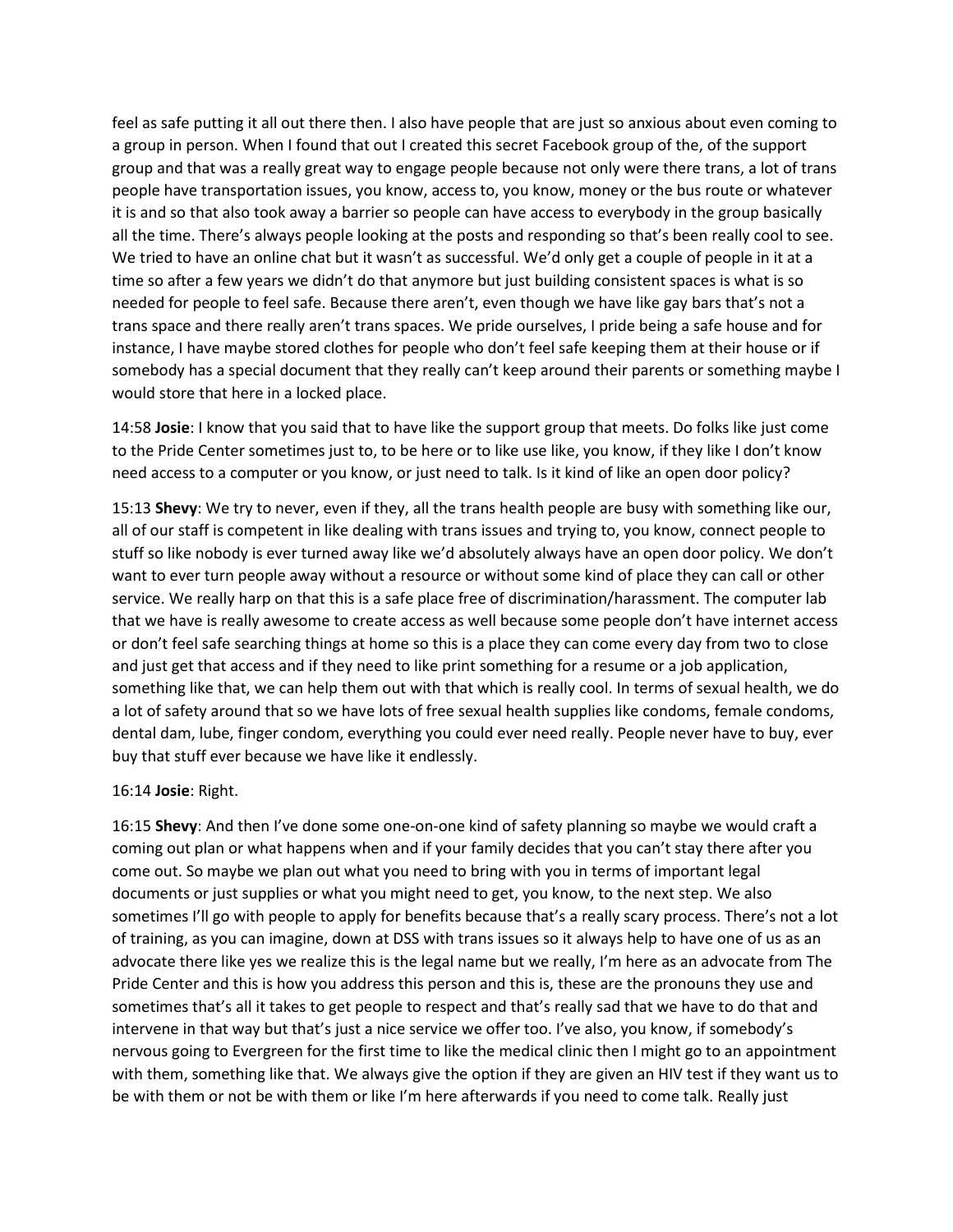constant communication, being consistent. Literally providing spaces and making spaces for trans people.

17:30 **Josie**: Like making those literal like physical and emotionally safe locations. I know that's something you mentioned back in the beginning was that when you first started doing this it was more like outreach and that there wasn't necessarily that element of trust there yet. It was just kind of starting to cultivate, you know, and to become a thing. I'm wondering if you can talk a little bit about that like how that trust has been built up. How you see that playing out, you know, in your day to day here?

17:59 **Shevy**: I really love puns so I'll go there but like I always say transparency with trans clients is super important because they are so used to, they're just expecting you to not understand them. That's kind of my biggest hurdle in being able to help trans people is getting a rapport and getting a connection. I find overwhelmingly that just by taking like a few minutes to tell people about myself at the beginning or about where, you know, my beliefs stand and why I'm in this field really kind of sets the tone for like okay this is a safe space, this is, this person is going to be affirming of me. I find it helpful to disclose my gender identity and my pronouns because even though I'm not transgender, I have thought about gender in other ways and that's comforting. All of our staff are genderqueer and transgender on our grant so myself, my two wellness specialists are just super approachable in that way. I think that's really helpful that we have people serving the community who are part of the community. So that is kind of an instant rapport builder also. Then you have like the super traumatized trans client who maybe is just like no matter how warm and welcoming and open you are, you're going to have to earn their trust and that is like totally obviously encouraged and, you know, we'll go as slow or as fast as you ever need like we'll never push you in any direction as far as transition. We just want you to figure out what tools you need to get to wherever you want to be and we also, I think are pretty unique in that we accept all sorts of people on the spectrum not just, you know, transitioning from one end of the binary to the other so that's really empowering for people because so many just providers don't even look. They're having a hard time with trans identities and then when you tell them about nonbinary identities and gender fluidity they just are expecting that people are going to write them off and not use their pronouns and yeah I would say it's just like a lot of being consistent and being open and just being willing to learn because that seems like the biggest barrier with providers, that they feel like they know what's going on with you and don't know what's going on with any person let alone like a trans person who is like a complex, very in-depth like emotional and spiritual or whatever history of figuring this out for themselves and so you should really just be open and be willing to hear that and let them do what they want with it.

20:14 **Josie**: I heard you mention a lot about pronouns and so I was just like wondering like if we could just take a few minutes and talk about that a little bit more, you know like, in terms of just your experiences with the folks that come here for services and you know with like building up trust and building up safety.

20:30 **Shevy**: So even not in this office and even like when I'm not working with trans people at all I try to help socialize the world to use, to um, ask people about their name and their pronouns. That's kind of off the bat what I'm trying to like train myself because like honestly you don't know who somebody is until they tell you and if somebody seems like offended why I'm asking, you know, I just ask this to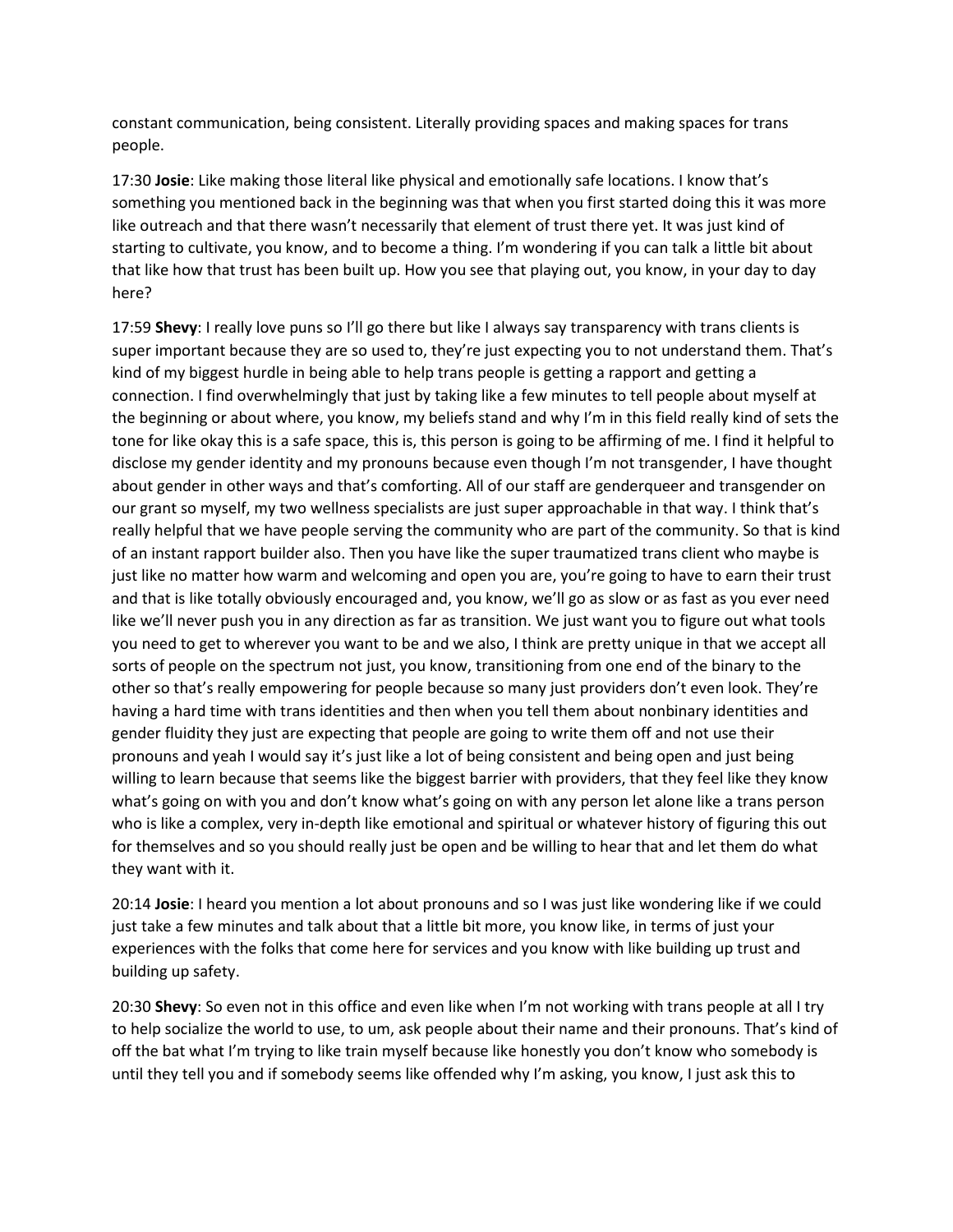everybody. This is, I don't want to assume anything about you and it's not that hard when we learn somebody's name and their nickname to also learn their pronoun or.

## 20:58 **Josie**: Right.

20:59 **Shevy**: It's an indicator to trans people too like immediately if you are like asking about pronouns that you are, you know something so that usually excites people. And if you are maybe a genderqueer non-binary person who maybe uses gender neutral or some other pronouns, like I know somebody who uses the pronouns awesome or somebody, you know who has, people have all these really interesting ways of expressing themselves. So when they see that you're willing to use that language and mirror that language, you know, be consistent in calling them who they are, that's super helpful and also if you mess the dreaded misgendering within the trans community trans people aren't, yes it can be super triggering, they don't want you to ignore it. They want you to acknowledge your mistake and they want you to like commit to that you're going to try harder and, you know, get it right. I think that really trips people up, like they avoid people's pronouns or they don't want to ask like they look at somebody and they don't know and that just creates more distrust and uneasiness. So the best thing to do if you don't know somebody's gender identity is just literally to, oh I noticed like, you know, you have a different gender presentation then I'm used to so maybe I was wondering if you'd share your pronouns with me. Oh like, you don't, you don't use like pronouns, I wasn't expecting, that's cool like so I ask everybody this or you know so. Trans people and gender nonconforming people would rather just that you were informed instead of just kind of trying to figure it out or being uncomfortable. With that I also would say that it's, you shouldn't be overly apologetic and overly I'm sorry, I'm sorry, I'm sorry. That also just can create discomfort so it's, it's a fine line. We just gotta know that these things aren't, we aren't taught them in school. We have to kind of learn, relearn how to think about gender which is hard when you're an adult. And so like we're literally creating new pathways in our brain for this stuff and so sometimes you slip up and you acknowledge that and that's really all that trans people ask for is that you are trying to validate them so.

22:54 **Josie**: Yeah absolutely. No, thank you. It seemed like, you know, I could hear that consistent strain, you know, through like everything that you've been sharing. It, it did seem like respecting an individual's pronouns is a huge way of being able to really buoy up that safety and trust.

23:11 **Shevy**: Yeah and that could be the difference between a great day, bad day, week, year. Like you could be that 3,000<sup>th</sup> person who has done it that week that just sends them right over the edge. So it's always good to acknowledge, you know, when you do something that's not affirming.

23:24 **Josie**: I appreciate you providing that example too of a way to engage with people that definitely, I know have kind of had that question of what's an appropriate way to, to check in with somebody and to not make assumptions so.

23:39 **Shevy**: And that's, that element of trauma-informed care is definitely reflected in our paperwork too because we don't just have what's your sex, male or female, we have male, female, transgender, genderqueer, other, you know. You can even write in your own category, we're not gonna pigeonhole you and then I do ask pronouns on that form. We do ask, we have, give a lot of different sexual orientations and a fill-in option as well for that so really just by offering that which isn't on a lot of intake forms, as you can imagine, is super empowering. Wow, I'm on a piece of paper so I do exist. It's kind of, it seems simple but it's, it is the answer. We need to, you know, change our systems to meet the people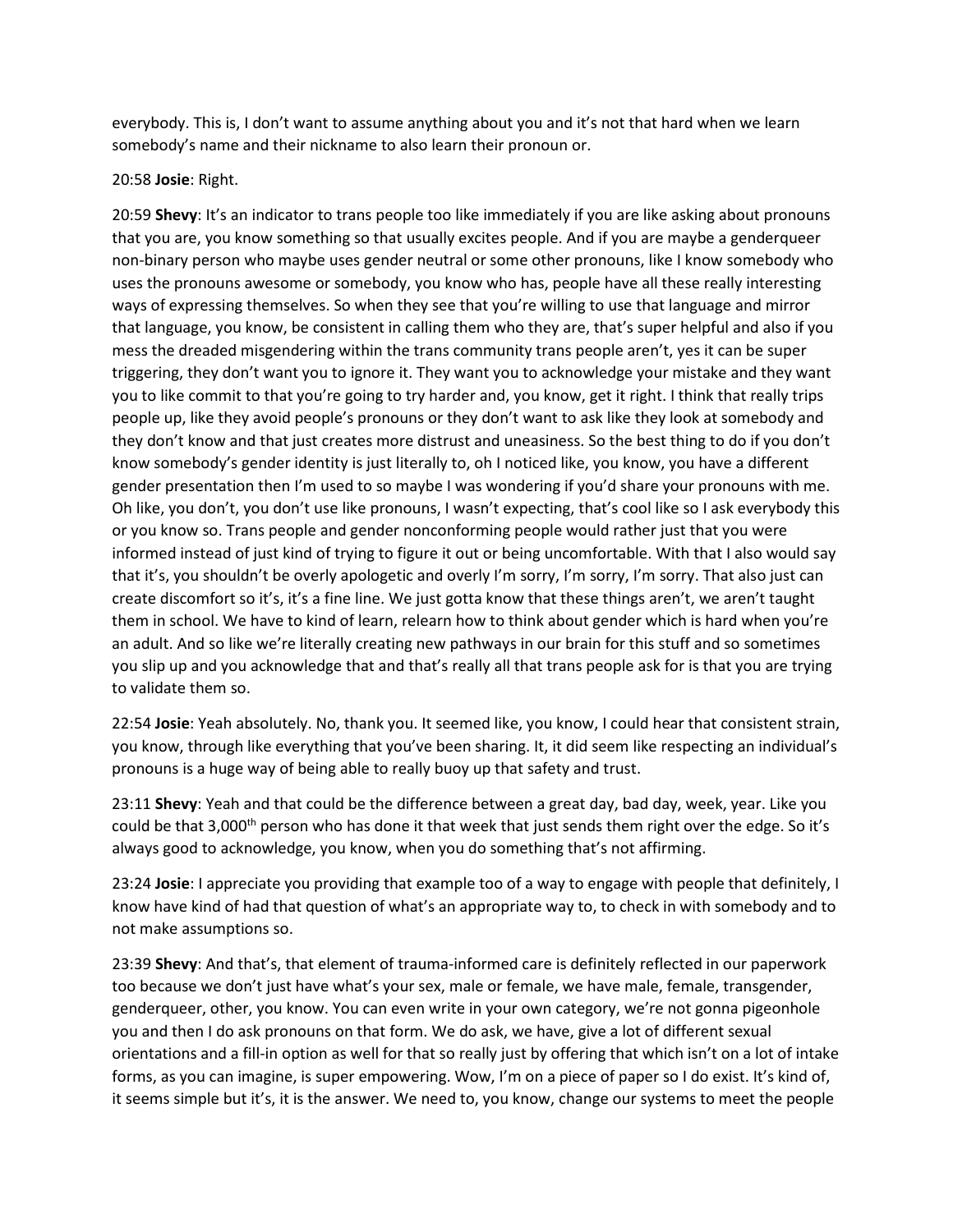where they're at not force people to pick a box. And then there's this constant, I'm constantly educating people about the difference between sex and gender because it's just so backwards on our forms. How, why wouldn't you expect, like you're gonna have wrong answers when you only have two options, especially because intersex people exist in this world and they literally have chromosomes of both elements or body parts of both elements of gender so this has always existed and we need to expand our language whenever we're talking about sex, we are really talking about gender. I hear the sexsegregated facilities all the time and it drives me nuts like we wouldn't even have any issues with the bathroom stuff if we just said gender from the beginning because it's all about gender identity, it's not what you're peeing with.

24:55 **Josie**: And something that like I'm really hearing too, in terms of the box that you check is like that element of choice.

25:03 **Shevy**: Yes.

25:04 **Josie**: Looking at a form and, you know, what can I like choose here and is it pigeonholing or are there options that really validate, you know, who I am, who I identify as. Like I'm wondering too, in terms of choice, what has the experience been like for you as a service provider of having like the option of really evolving and having different options and choice and providing services for folks?

25:27 **Shevy**: I just love that it's like super empowering for me too. Because I identify as genderqueer and just knowing that if I went here I could get those services make me just happy, it makes me feel like we're really heading in the right direction. Things that go on in our intake forms are going on every health service as well and other providers. I think that Buffalo Women's Services is a huge provider of hormones and, you know, other services so these places are starting to jump on the cultural competency bandwagon but it's also hard convincing people to change. You know, even simple structural things like that, it can be daunting. So like we really need advocates in every facet of the field like championing for the stuff if like you work at a business that doesn't have any kind of trans policy, you know, anti-trans discrimination or anti-gender discrimination, fight for that. If you don't see that these things are reflected on your forms like speak up because most likely the people who created the form didn't even realize, know that was in the realm of possibility so we just gotta do more education, for sure. Back to choice, we're super, when we do our intake you can, not even tell me your name like if you don't want to because some people are that, not paranoid, but cautious, rightfully so because of previous experiences or things that they've heard their trans friends go through. I am constantly offering choice throughout the interview like this is, now I'm moving into the sexual health questions, you know, if anything about this is uncomfortable or triggering or you just want to pass, tell me I'm crazy and you're not gonna answer that like I, you know, I just want people to know that like every part of this is voluntary and I'm just here to help, whatever way you need help is fine so like if somebody wants to do an anonymous intake with me and not give me any demographic information, I'll just do the screening and give them the resources they need and they're on their way. It really helps us to not have people be anonymous so I just kind of illustrate how they're helping the community and how, you know, if they choose to do this, you know, historically there is no information on transsexual health and so by offering this information to the state, like you're really helping push our movement forward and when there is data, then there are services. There's proof that we need healthcare, there's proof that we have these issues so once I explain that to more cautious, I find people are often just like super willing to engage with that and get the information out there because they realize like yeah this, this is long overdue. And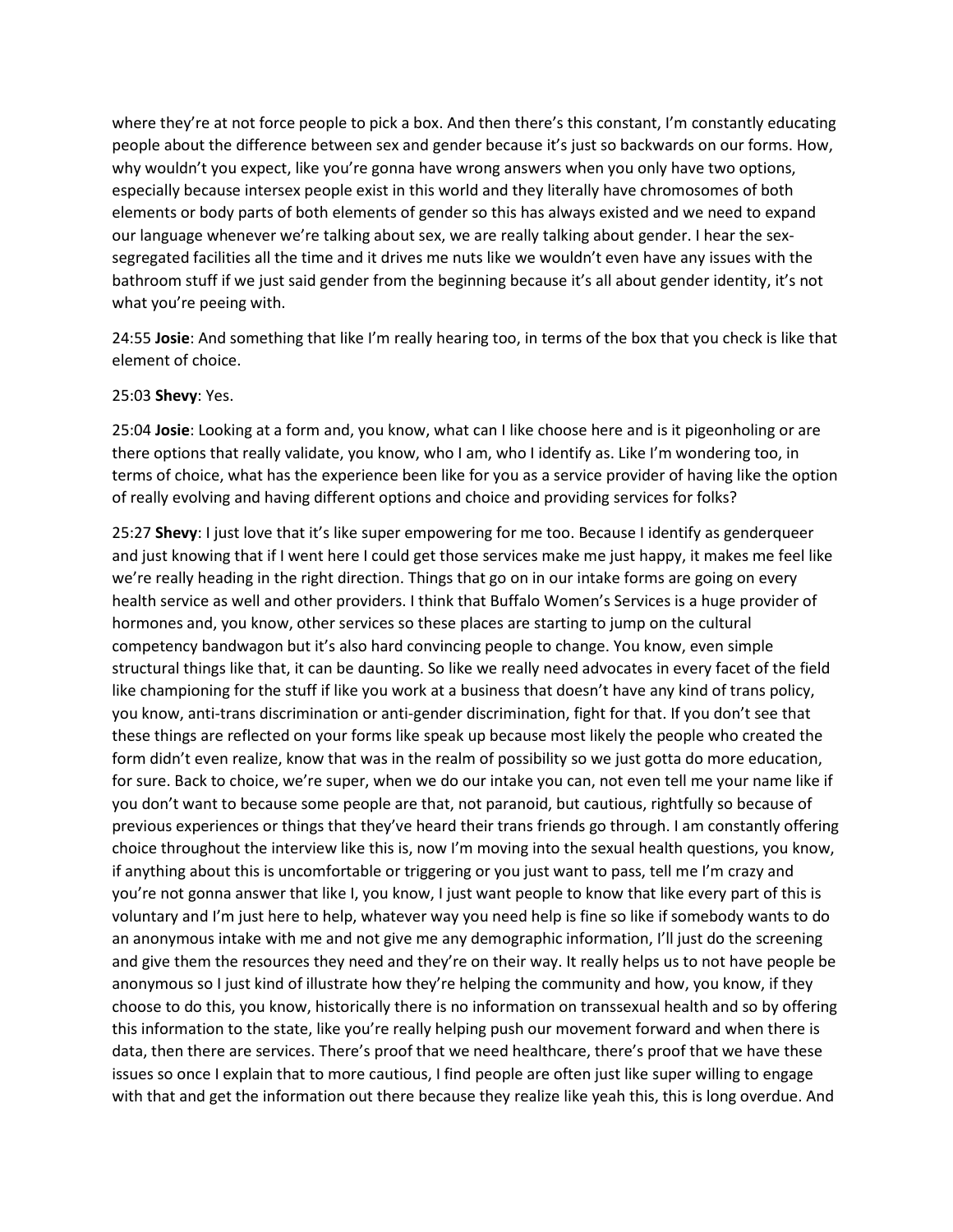I feel bad that we kind of have to all be pioneers and like always be educating everybody around us but it's, it's necessary at least at this point in the movement that, not necessary I don't want to like force all trans or gender nonconforming people to do it, but for those that are willing, it's really helpful to just help everybody in the end.

28:07 **Josie**: It also, it sounds like the Pride Center itself has like been supportive of, you know, giving like, you know, this like department like the choice to grow and to meet the needs like that's like what I've like heard, you know, as you've like been speaking. That it started off as like an outreach and then with a focus on like sexual education but has really evolved like to what the need is.

28:29 **Shevy**: Definitely like we had—

## 28:31 **Josie**: Seeking Safety?

28:32 **Shevy**: —Seeking Safety. We had a couple facilitators do just a trauma, just a transgender group around Seeking Safety and yeah like when I first started this group, that's not ever something I thought we would be doing but like once we saw the need and like reporting that to our peer manager and my director and were like seeing all these consistent issues, we saw that trauma was like a really, a place that really needed to be addressed and so we did a couple cycles of that group. I hoping we're bringing it back. For instance, that's something that didn't, wasn't written into the grant and we didn't necessarily get credit for it in terms of like deliverables but like in terms of narrative and in terms of improving the life of trans people obviously like that goal was achieved. We find ourselves doing so much more than what we're funded to do. Something that really enables us to do that is our relationship with Evergreen because maybe if there is an extra project that we need a little help with in terms of money then they're able to support us. So for instance, we've always had like a part of the Pride website for the trans health initiative but now we have, we're building our own trans health initiative website that's like a separate page from Pride. We just interviewed six of our people who are connected to the initiative and were able to get this really professional film company to do that and we wouldn't have been able to do that without just a little bit of a supplement from Evergreen so we're super lucky that we're part of a bigger association that can support us and like being able to address more needs because when you come out, you maybe lost your job or your family and you're trying to get back on your feet, the last thing you're really thinking about is your sexual health, not that it isn't important but like sometimes we have to put that on the back burner and I just help people with what they need now and if ever people decide to be more involved in the sexual health education aspect then I'm there for that too.

30:13 **Josie**: I'm constantly hearing too like that collaboration, you know, being also like a traumainformed principle is literally just like interwoven into everything. Just in terms of collaborating with Evergreen, also just like collaborating with the providers that you talked about i.e. the medical providers, mental health.

30:27 **Shevy**: Right, I've done some trainings for the FBI and we've not personally but one of my other coworkers have had like 60 trainings for the police department and we're constantly trying to collaborate with other agencies and just like increasing that knowledge base about gender issues.

30:42 **Josie**: I know like also we've been talking about a lot of empowerment and especially like going back to even just talking about the pronouns and the ways in which that can be validating and empowering or really disempowering and um, really like even triggering in pushing people over the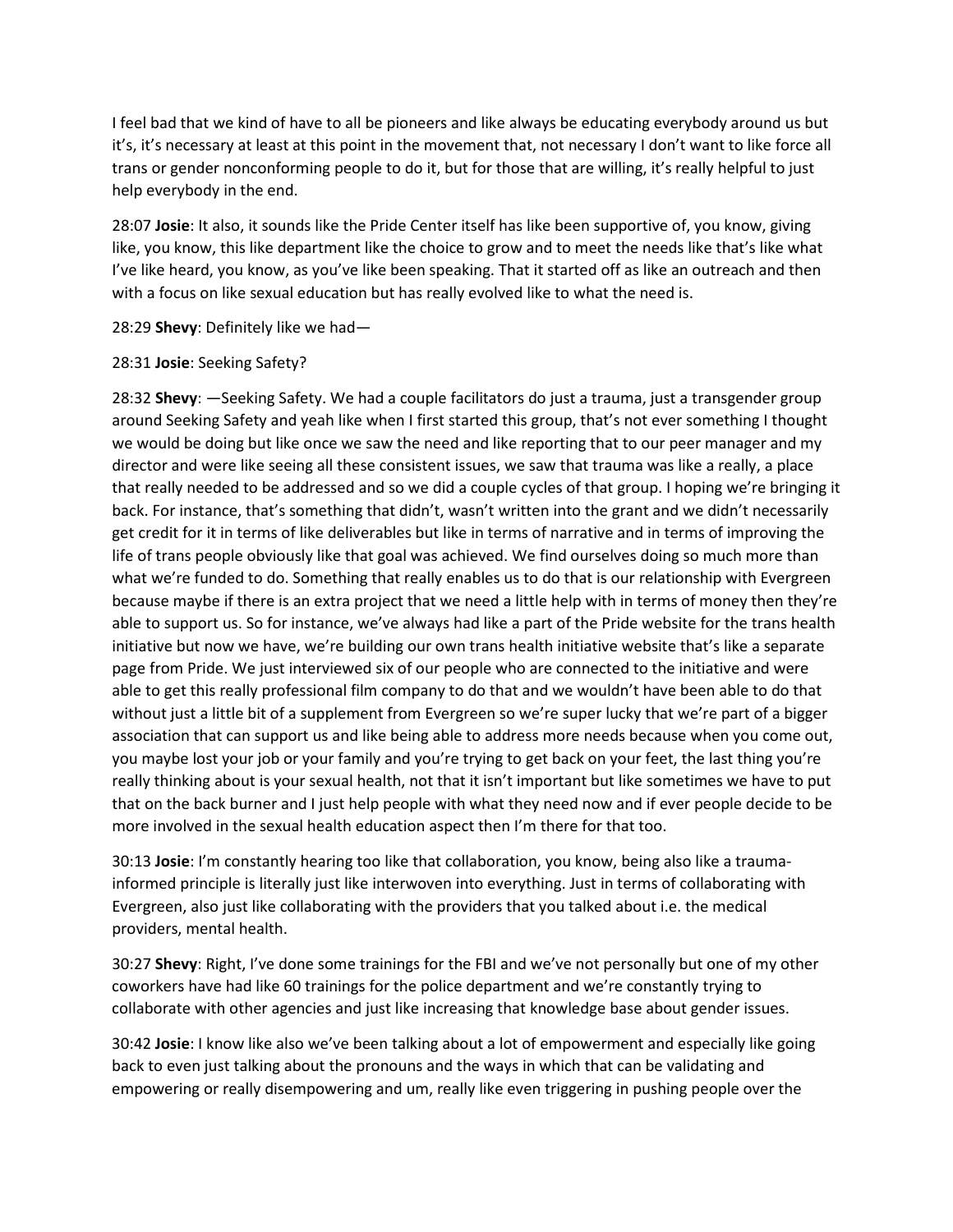edge. You also had mentioned doing some advocacy even in terms of like policy law and I'm like just wondering if you can speak a little bit more to that kind of piece of empowerment?

31:07 **Shevy**: Sure. I was honored to be asked to come to one of these, these meetings where Dr. Will Keresztes, he works for, not on the Board of Education, but he works for the Buffalo Public School District and he invited myself and one of my coworkers, people who worked at the Gay and Lesbian Youth Center, and some of the activists who started the Spectrum Transgender Support Group, invited us all to the table to look at this new policy. At that point it was only two pages, he really just wanted feedback. Is there anything we should change and if we saw some things we wanted to change but it was pretty good for a first, probably the best first shot I would have ever guessed. It was really well researched and thoughtful. So we just helped make it a little more robust and changed the language and fixed some discrepancies and it was just really cool being a part of that process. So we helped him with that second draft and then we anticipated that month, August, that it was just going to be passed and we were not expecting that there would be this huge community backlash so even before the backlash started we kind of anticipated that people, there was some tension brewing. I was asked to be on a panel during these public meetings where we kind of present the policy and then just like answer questions about gender. People were really not willing to participate in the conversation at both meetings. People effectively almost like stopped the process because they were very angry that this was being introduced to them without prior knowledge and I don't blame them, like I really felt like the, it falls on the school district to like if you're gonna implement a policy where people literally have never heard any, like half of these words, that there should be education kind of before that. Unfortunately, it came after and so that's why I feel like there's a lot of tension in the media and what's going on with the board and like I said it wasn't passed. So we're still waiting, been through several drafts now and now that they're going to be voting on the actual final draft on the 26<sup>th</sup> so I'm hoping to speak at that last board meeting. I've spoken at two others and just been really trying to help empower community members to come even if they don't feel comfortable speaking just to be bodies there. I'm like all over social media, always sharing when it's happening, what's going on, even if I can't be there, you know, I'm supporting it that way or trying to recruit people to speak in support and that's been super successful. I think in the first meeting where we were speaking in favor of it there were like 14 of us for and two against and then slowly the against has like kind of risen but there's always like way disproportionately, there's more of us lately so that's really cool to see just people that I've like been helping and now I'm like fighting beside which is really cool because that's also that collaboration, that's also that trust like we're in this together. Yeah it's just really cool to see people literally fighting for their rights. It's just so needed, the stuff with the Buffalo Public Schools. We really didn't need the policy, this stuff is already happening, like schools aren't making students choose the bathroom, you know, use the wrong bathroom. They're letting them choose the bathroom that's affirming to them and now we just have words to kind of outline what that looks like. For the school district and for concerned parents and whatever. Really it's already being done we're just like putting language to it and so that's what frustrating to me, that literally trans people have always done this.

#### 34:08 **Josie**: Mm-hmm.

34:09 **Shevy**: They've always been peeing next to you. And that was literally two sentences of the policy, had to do with bathrooms and the other four pages are like how to support trans students in schools like it should be and that's what seems to be what all the hullabaloo is about.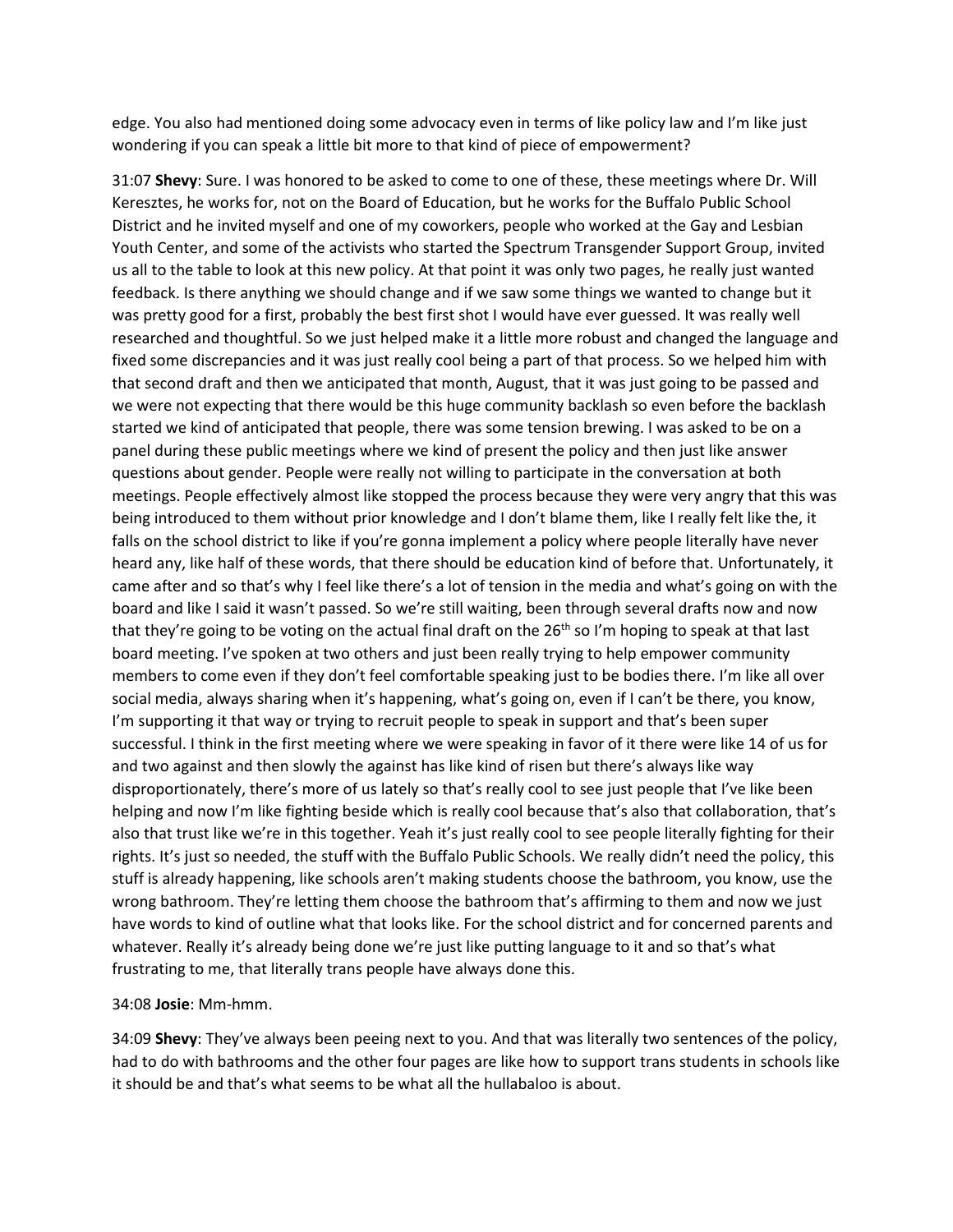34:21 **Josie**: Building on that you just like hit something that, you know, I kind of wanted to touch on in terms of like this resiliency and growth like, you know, you talked about how awesome it is to see people really like self-advocating and so I was wondering, you know, yeah like what have your experiences been with seeing people really grow and come into their own and thrive and, and grow from their struggles?

34:44 **Shevy**: That's probably the most like rewarding part of this job is seeing people move from gender dysphoria to gender euphoria and just literally seeing the transformation. You know, I'll work with somebody who like never dreamed that they would be out and about as themselves to like on hormones, out to everybody they know, super happy like regardless of maybe some nasty people they encounter. The positive experiences far outweigh those because like you're finally just affirming who you are and living that and so that's the best thing to see is really many issues whether it's mental health or just like interpersonal issues or whatever's going on like are resolved by just addressing your gender identity and just really seeing that come to fruition is just like beautiful so I love that.

35:27 **Josie**: So it sounds like doing this work, you've known for a while it's really filling, you know, for you and really affirming. I mean, do you like find that dealing with a lot of the discrimination that, you know, people come in here having experienced, you know, what does like your self-care then like look like? Do you, you know, do you get a lot of that fulfillment still in the work you do here and how do you balance that out for yourself?

35:51 **Shevy**: It is really tough. I hear some horrible things. I hear all sorts of trauma whether it's related to gender identity or not and just the constant trauma of hearing like the same stories from all of these different people. That is a lot for me. And so I do have to take time away. My first couple years was really hard setting boundaries, not taking it home with me which is like impossible for me. For instance, because I run the online support group, I'm like pretty connected with my clients on Facebook. I have people at a distance, you know, in terms of what they can see but people can pretty much always find you on social media so that has to be like a barrier for me. You know, I'm not gonna check my messenger on Facebook after work hours, you know, people know that now. I don't give like my personal number or email or anything like that so I just really have to focus on having good boundaries because I find that when you're one of the first people somebody discloses to there is just gonna be, that's gonna be a really important relationship for them and you, it's important that I, that I don't discontinue that relationship. It's important that I always keep that channel open because in a lot of cases I'm one of the only people that somebody has to talk to and so that's a lot emotionally for me too. Sometimes I'll close my door for 10 or 15 minutes after a really intense something or I don't really get sick that often but I do take mental health days because I just need to step back for a minute, you know, try to take vacations as I can. I really find exercise is like one of the only ways that I can get out all that negative energy so I can get some endorphins flowing and some positivity back. But it is like I, at several points have suffered from compassion fatigue and then I just know like I'm really, I just need to step away or maybe what am I doing that is maybe enabling or maybe, you know, not empowering to people? What am I doing that maybe is creating dependency which is a fine line when like there's not other people around to depend on? So that is always a constant struggle in this field I think. I just have so much compassion for the community and I just, I know I can't help everybody in every way. I'm getting more efficient at giving people like a blueprint to tackle their problems that kind of is not onesize-fits-all but just like helping people more with strategy than just helping people like really I want to empower people to be able to do the stuff on their own and navigate providers on their own and yeah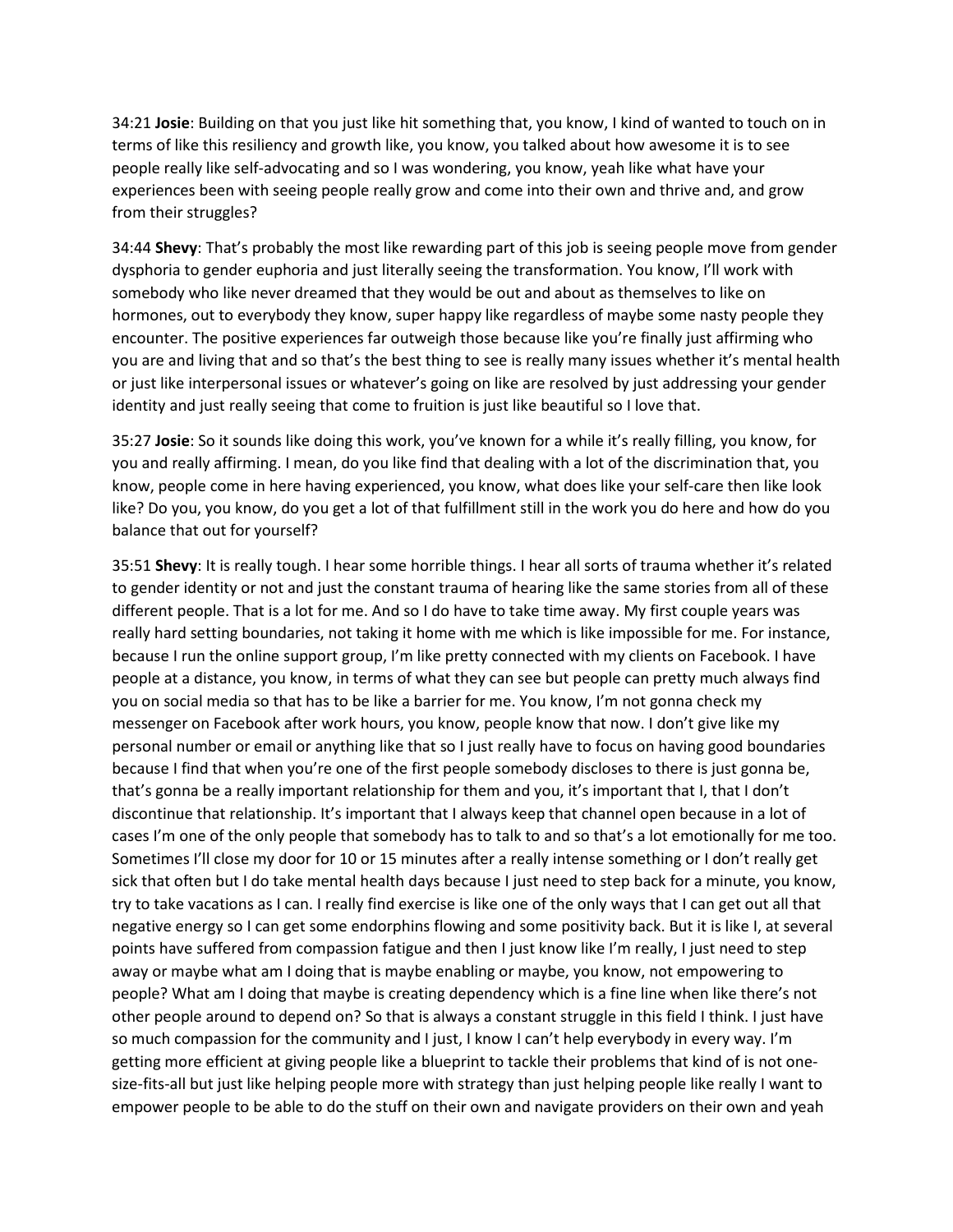I'll come with you to like your first appointment but then we got to figure out like how you're going to go to your appointments in the future. And, you know, you did have supports before me so who are those people and just really putting it back on clients, I guess. But it is a constant thing I have to be mindful of or I definitely get burned out and that's interesting because this is my passion, like this is the field I want to be in forever and I was shocked I could even get burned out honestly but yeah it happens.

38:32 **Josie**: So like, you know, kind of as a final bringing it all together like for people who are listening, you know, to this podcast who either are, you know, identifying as trans or are questioning their own identity and then also for providers in the medical field, mental health field who are encountering people that identify as being outside of the cis gender identity, you know, are there just like any last words or um, any thoughts on why being trauma-informed is so essential that you'd like to offer people who are listening?

39:04 **Shevy**: Since I took Social Contexts of Human Biology, I had to take that bio requirement when I started the program, I've been really interested in cortisol levels and, and just the effect of stress on our bodies and I'm thoroughly convinced that trans people always have a low grade high cortisol thing going on. There's just so many aspects of their lives that can be stressful. So many barriers that I just feel that stress is really affecting the community. I mean we see that in the suicidality. We see it in people pursuing illegal ways to do transitional things such as like, you know, like black market hormones might be all that people buy through the internet or on the street. Some people will turn to doing silicone injections themselves, you know, with industrial grade silicone like from the hardware store to achieve certain things that, you know, they might need, that they would need plastic surgery to do otherwise and so we see people turning to dangerous places because they're not affirmed in, in these fields. We all have to be educated that these things go on. We all have to eliminate the barriers and create the access and the gatekeeping really needs to stop. I'm very frustrated, at least in the mental health realm, with people deciding how long you need to be in sessions before like they approve your gender basically and that they approve like the process for you. That's super frustrating to me. And I understand the ethics behind it and I understand like the legal ramifications or what, what have you with doctors and liability, I understand all of that, but at the same time like we don't make cisgender women do a mental health assessment to get breast implants, we don't do that. Why does a cisgender woman have more say over her body than a trans woman? Or it's backwards and we have all of these unnecessary checkpoints. I know like the health issues warrant a little more caution but in the end this is, at least from the hormone perspective, hormones are just another drug that you should be informed about the, the effects and that's your choice if you want to take that drug. I'm, that's, people choose to take antidepressants that like change your brain chemistry. We let people be in charge of their bodies in every other arena, except gender and that is what I just urge people to stop creating unnecessary wait time when it's a life or death issue for a lot of trans people, being who they are. If they can't be who they are then they may not just be anybody. And so we need to really just create the space for gender exploration and even if it's not true for you that gender is more expansive than male and female then you just have to accept that it could be for somebody else and like respect that that is somebody else's experience. I think it's fundamentally about respect and rejecting this notion that trans people somehow have less agency than other people and cisgender people or that they're not capable of making a decision about their lives and bodies which they probably put years of thought into. Like maybe you're seeing it for the first time but for somebody who's considering changing their entire lives, every part of it for this, then they're pretty serious about it. They're not, for me it's never a question of like how dedicated somebody is to being